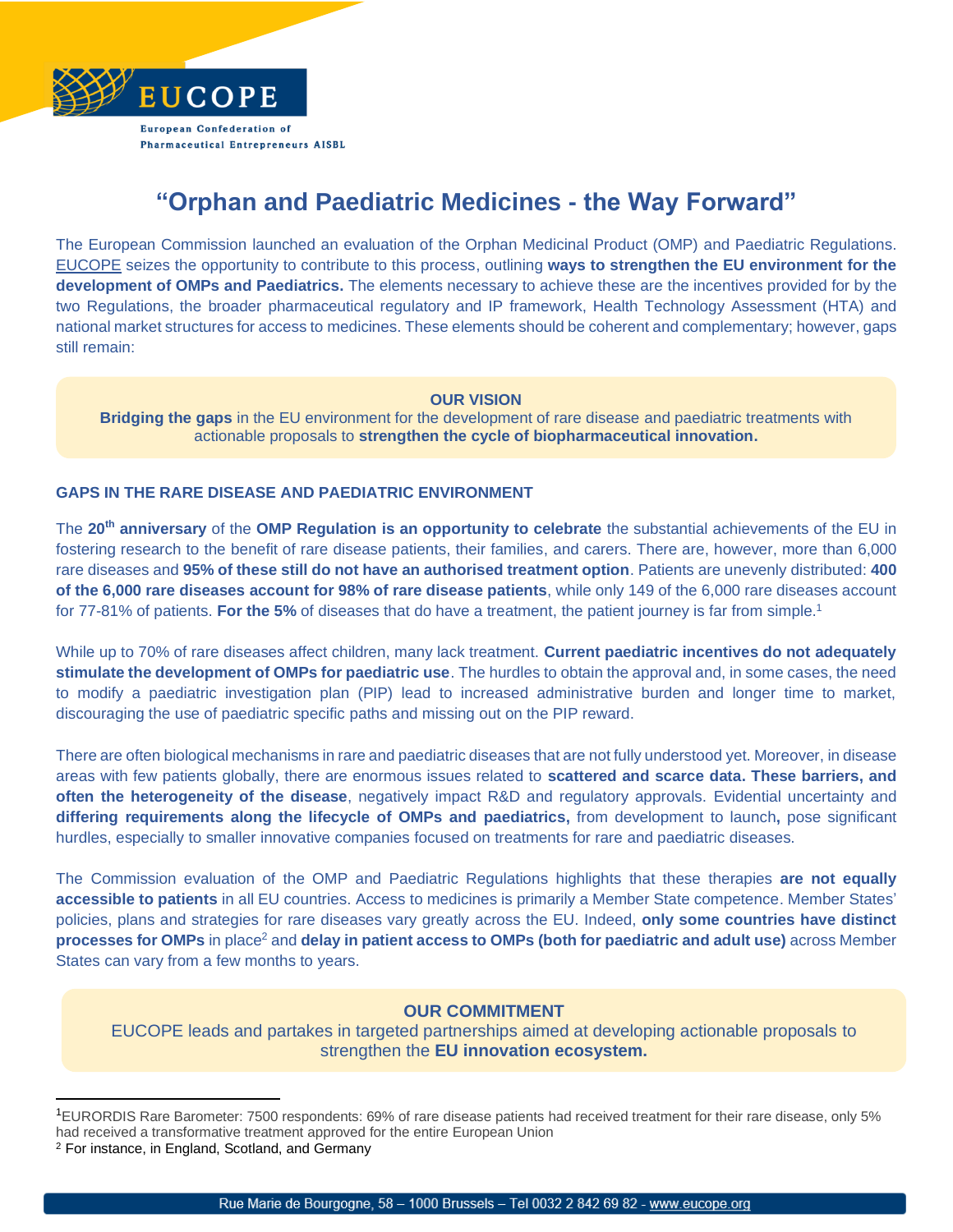

In the graphic below, we provide a representation of our commitments across the EU innovation ecosystem with a specific focus on the environment for the development of OMPs.



## **OUR RECOMMENDATIONS**

The Regulations review will not directly provide solutions to improve access and affordability of paediatric and OMPs. A holistic approach is needed to strengthen the whole EU environment for the development of OMPs and Paediatrics. We call upon **European institutions, Member States, medical and research community, biopharmaceutical industry and patients** to work together and:

- *1. Develop more incentives for biopharmaceutical companies active in rare diseases and paediatrics to overcome challenges in basic research and clinical development. A big leap in funding of new research is very much needed to address unmet medical needs and identify new solutions.*
- *2. Optimise and streamline regulatory pathways to reconcile innovation value and uncertainty. This includes larger use and acknowledgement of the value of Real-World Evidence (RWE), HTA that adequately takes into account the specificities of OMPs and further alignment between regulators and payers' requirements.*
- **3.** *Ensure consistent and widespread support across Member States to develop and implement HTA Value Frameworks (VFs), which capture the broader benefits the OMPs bring to patients and their families, health systems, the economy, and society. This will require a modern approach to value and the uptake of innovative payment models.*
- *4. Ensure coordination and synergy between OMPs and Paediatrics Regulations and pharmaceutical and industrial policies at national and EU level.*

This virtuous cycle allows for **re-investment in R&D of therapies for children and rare diseases patients.**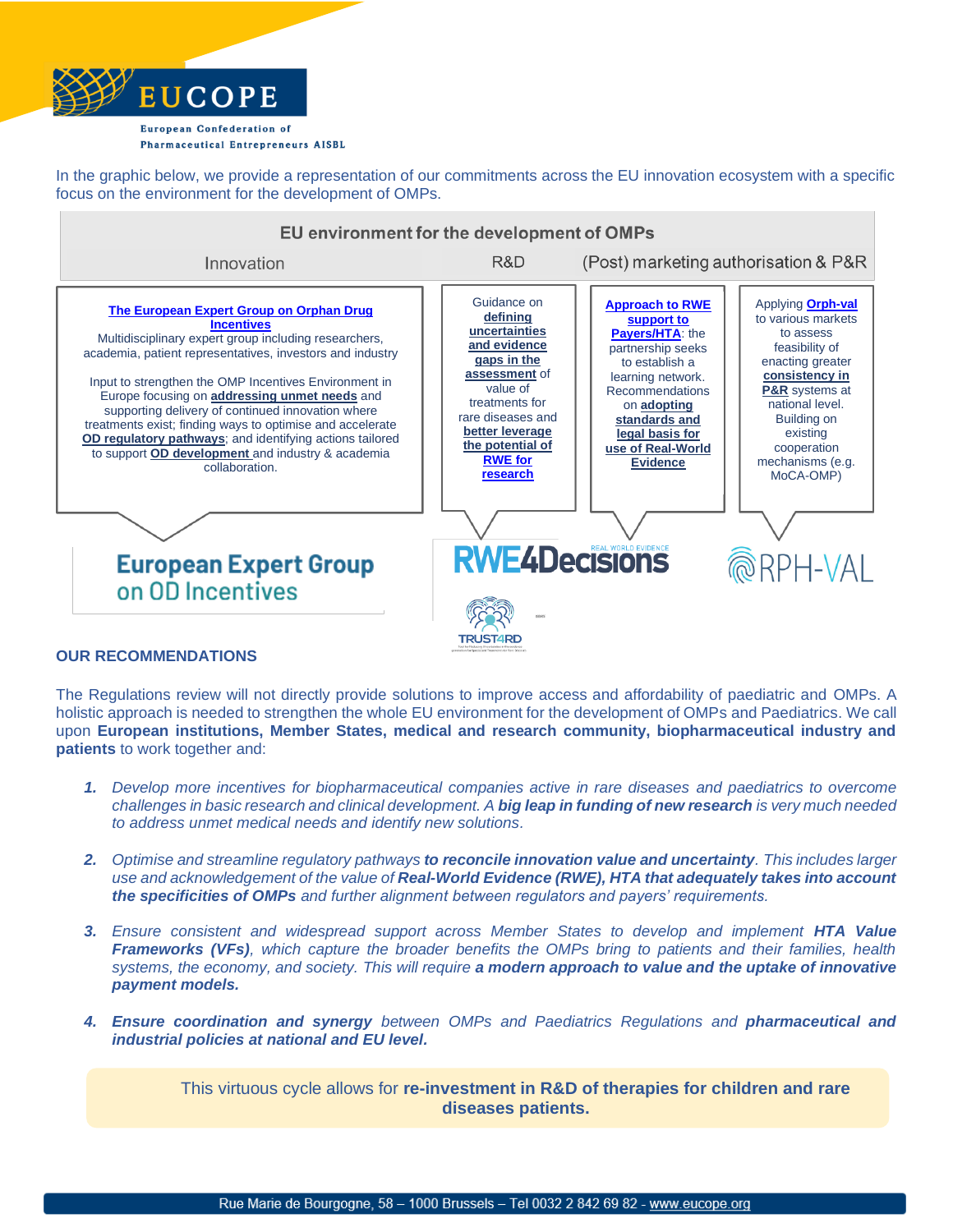

## **DEEP DIVE IN RECOMENDATION N 2: RECONCILE INNOVATION, VALUE AND UNCERTAINTY**



*We believe there is room for improvement in the current system throughout the whole patient pathway. Building on the past 20 years of scientific and regulatory developments, we believe it is possible to optimise and accelerate regulatory pathways for orphan and paediatric drugs, including the application of novel biomarkers, acceptance of new trial design, leveraging of RWE generation, and establishing further regulatory flexibilities as demonstrated during the COVID-19 crisis. In this section, we deep dive into our recommendation N 2.*

**Streamline and integrate the provision of regulatory advice throughout the OMP and paediatric development pathway:**  EUCOPE strongly supports the EMA's intent to invest the necessary resources to streamline the current scientific advisory platforms, so that product-driven advice can address multiple development options effectively. For rare and paediatric diseases, one pivotal study should satisfy requirements from multiple EMA committees and hence coordination between

the committees should be strengthened significantly for the industry be able to provide

timely access to rare disease medicines for patients in need. Such model can benefit from previous dialogue in cross-stakeholders initiatives (e.g. R&D Stakeholder Platform discussions).

**Provisions to solve operational and timelines challenges in relation or Paediatric drug development:** In Paediatric drug development, there are additional challenges related to the fact that the studies often need to be discussed and planned at an early stage. If adults are not affected by the disease, the EMA Paediatric Committee (PDCO) needs to be consulted early on in the process, which is, next to Scientific Advice, an additional step that often takes considerable time. To further streamline the process, initial PDCO input should be incorporated together with the Scientific Advice. This would also ensure synergies and more sustainable use of Member States' resources allocated to EMA Committees.

**Strengthen bridges from evaluation to access through collaboration with payers:** EMA activities to collaborate with and bridge to HTAs and payers are very welcome. This would help to develop a dialogue platform and enable ultimately a single evidence generation plan, particularly in rare and paediatric diseases where there are still unmet medical needs. The end goal should be that clinically relevant innovative medicines can seamlessly be evaluated on clinical aspects linked to effectiveness that support reimbursement decisions, particularly rare diseases and products licensed under exceptional circumstances. This entails, for instance, increasing the acceptance of singlearm studies, new trial designs, and novel biomarkers in HTAs processes.

**Conduct further work on the acceptability of the use of Real World Evidence (RWE) and Artificial Intelligence**: natural history studies and single-arm studies in diseases where patient numbers are low can hugely benefit from post-licensing evidence generation through registries and other observational methods. It is important that the EMA provides adequate advice and supports regulatory science initiatives that increase the suitability of such evidence for regulatory decision-making. This is an area where international collaboration (e.g. with the FDA) can be of particular benefit, as well as cross-stakeholders' collaboration with partners such as HTA bodies and healthcare professionals.